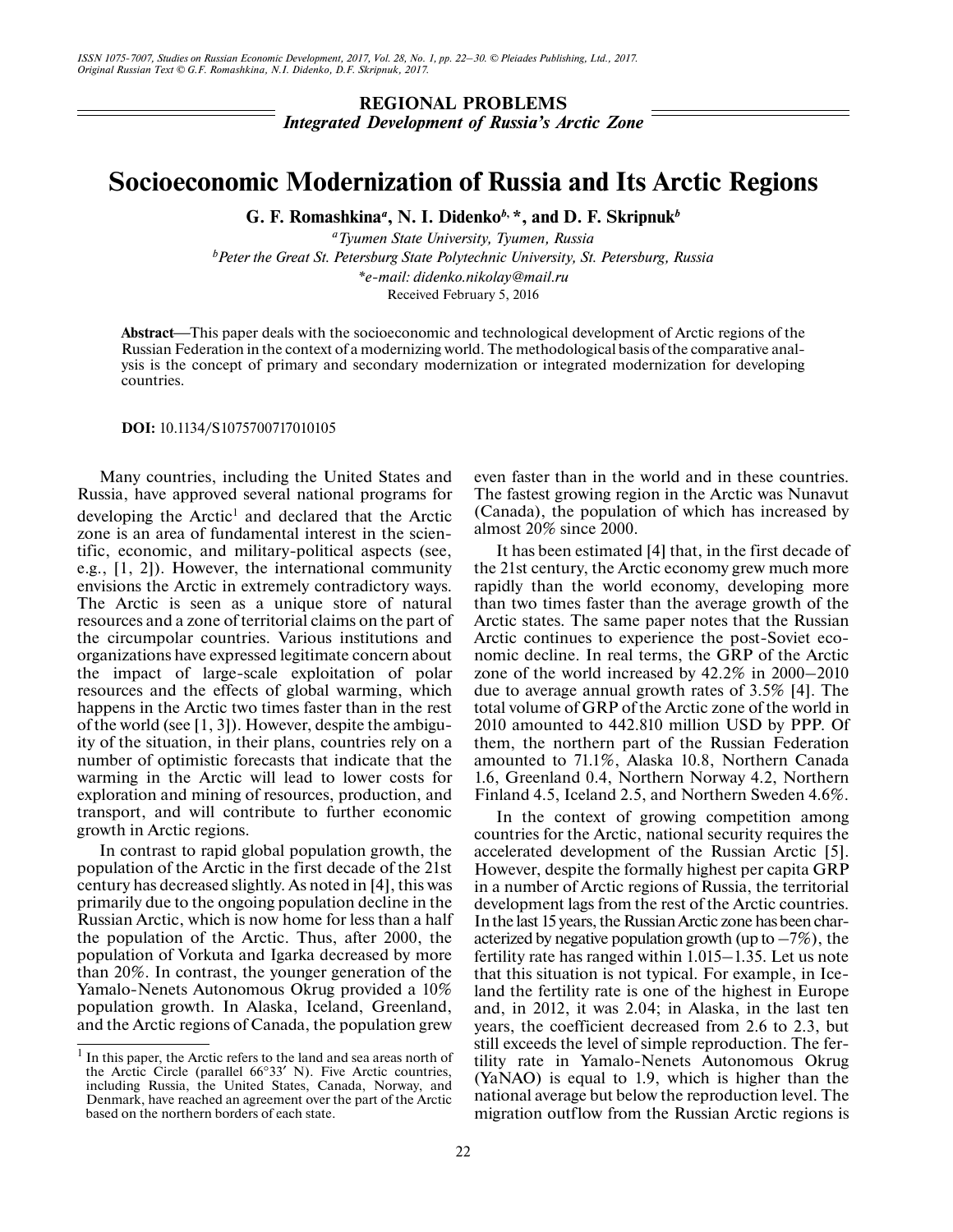significantly higher than average both in Russia and in the Global Arctic and, in recent years, the mortality rate has grown. The only Russian Arctic region that is not subject to such fast depopulation is YaNAO. The average life expectancy in this region is higher than the average in Russia, and the quality of life is one of the

highest in Russia. The GRP is only above the national average in two of the seven considered regions of the Arctic zone of the Russian Federation (Krasnoyarsk krai, Yamalo-Nenets Autonomous Okrug); in two other regions, the per capita GRP is almost identical to the national average (Sakha-Yakutia, Arkhangelsk oblast).<sup>2</sup> Three regions, Murmansk oblast, Nenets Autonomous Okrug, and Chukotka Autonomous Okrug, lag significantly behind the national average performance under conditions of increasing divergence. The high per capita GRP in the 2000s was due to unprecedentedly high oil and gas prices. The decline in energy prices may lead to the economic degradation of the regions, posing a threat to the Russian national security. One can argue about how economically viable it is to expand the settlement of polar areas, urban growth, and the concentration of industries in the area of high environmental vulnerability [3, 4], but without providing proper economic development, Russia risks losing these territories [5].

To analyze the trends and patterns of development of Russian Arctic regions, we applied a methodology that ensures the comparability of the level of performance of regions in a global context, which brings them to the comparative evaluation of the modernization level [6].

## GENERAL CHARACTERISTICS OF THE METHODOLOGY

We consider the modernization to be a process of the society's transformation from a traditional agrarian state into a modern industrial and post-industrial state. The modernization of the economy is associated with the need for innovative development and the creation of the system of indicators for evaluating the innovative development of countries and classifying countries and regions in terms of innovation and technological development.

Chinese Professor He Chuanqi's concept [6], which we have adopted for further analysis, consists of considering world modernization to be a long historical process that can be divided into two main periods, i.e., first and second modernization. The first modernization (FM) is the transition from agricultural civilization to industrial civilization, while second modernization (SM) is the transition from industrial civilization to a civilization based on knowledge, information economy, and information society from

material culture to the so-called post-material society. In terms of global competition, developing (catching up) countries are trying to combine periods of the first (industrial) and second (informational) modernization. Modernization coordinated as a result of the transition process is called integral modernization (IM) [7].

To analyze the modernization processes, we used the following  $[8, 9]^3$ :

#### *Components of the first modernization index (FMI)*

*Economic indicators* include the GRP per capita (USD), the proportion of individuals employed in agriculture in total employment\*, the proportion of value added in agriculture in relation to GRP\*, and the proportion of value added in services in relation to GRP.

*Social indicators* include the proportion of the urban population, the number of doctors per 1000 people, the infant mortality rate\*, and life expectancy.

*Education indicators* include the level of adult literacy, the proportion of students receiving higher education between the ages of 18 to 22 years.

### *Components of the secondary modernization index (SMI)*

*Innovation in education* includes the proportion of R&D expenses in GRP, the number of scientists and engineers engaged in R&D per 10 000 people, and the number of people in the country who filed patent applications per 1 million people.

*Knowledge translation* includes the proportion of students in secondary schools aged 12–17, the proportion of students aged 18–22, the number of television sets per 100 households, and the number of personal computers per 100 households.

*Quality of life* includes the proportion of the urban population, the number of physicians per 1000 people, the infant mortality rate\*, life expectancy, and energy consumption per capita.

*Quality of economy* includes GRP per capita, GRP per capita by purchasing power parity (PPP), the proportion of value added of the material sector in GRP\*, and the proportion of individuals employed in the material sector in total employment\*.

#### *Components of the integrated modernization index (IMI)*

*Economic indicators* include GRP per capita, GRP per capita by PPP (USD), the proportion of the value

<sup>2</sup> For the purpose of comparability, Moscow is not included in the review.

 $3$  Indices and subindices show the current value of the indicator with respect to the standard of developed countries (for example, when the current value of the indicator is 65 and the standard is 78, the corresponding subindex is taken equal to 83.3%). The exceptions are the indicators marked with  $(*)$ , which show the proportion of the standard against the current value of the indicator so that growth in the index corresponds to a reduction in the current level of the indicator.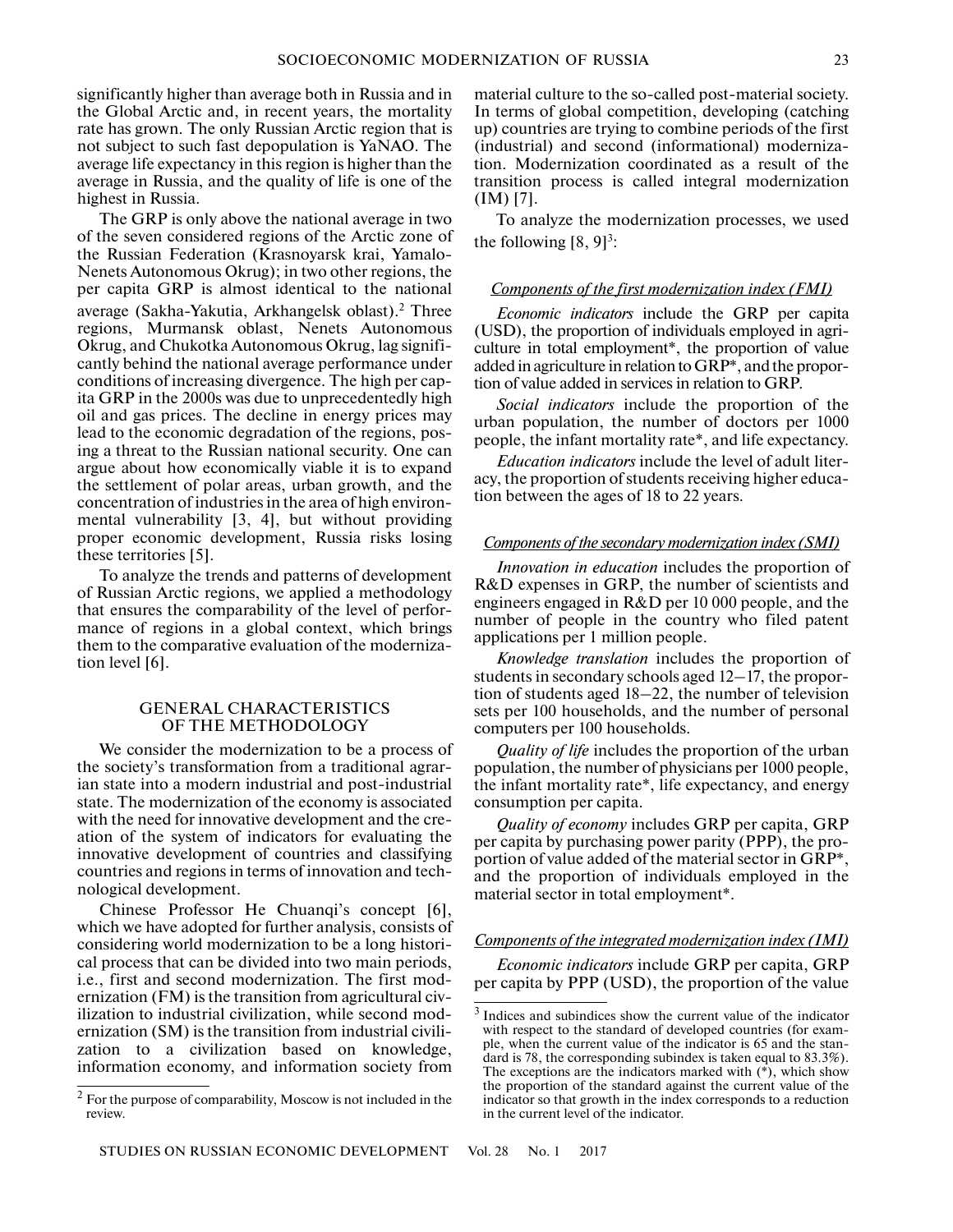added of services in GRP, and the proportion of employment in the service sector.

*Social indicators* include the proportion of the urban population in the total population, the number of physicians per 1000 people, and life expectancy. *Eco efficiency* includes the ratio of GRP per capita to energy costs per capita.

*Education indicators* include the proportion of expenditure on research and development in GRP, the number of individuals applying for patents per 1 million people, the proportion of university students aged 18–22, and the number of Internet users per 100 people.

## DYNAMICS OF MODERNIZATION PROCESSES IN RUSSIA AND ITS ARCTIC REGIONS

According to the monitoring results of the Center for Studies of Modernization, Chinese Academy of Sciences (CSM CAS) [7], by 2006, 35 countries (the survey included 131) carried out primary industrial modernization by 100% or more, exceeding the level of development that 18 industrialized countries of the West reached by the beginning of the 1960s. By 2006, Russia implemented this modernization stage by 97%, ranking 41st; eight of the ten indicators had indices of 100% (in full compliance with standard values), while two indicators were less than 100%, i.e., per capita GDP (78% of the average of developed countries in 1960) and the index of life expectancy were 94% of the similar average for the period taken as a standard (70 years). Due to the rapid growth of oil and gas revenues by 2008, the Russian per capita GDP exceeded the desired value, and life expectancy increased to 97%. In general, the primary modernization index in Russia increased to 99.7%. The global financial and economic crisis that began in 2008 reduced the pace of development of most countries, including Russia [8].

Then, by 2010, the first modernization index (FMI) in Russia rose again, but it did not reach 100% because of the gap in life expectancy (98% of the norm). However, if we consider the ranking of developing (modernizing) countries, Russia's position was displaced (from 40th to 43rd) by Kuwait, Brazil, and Turkey. During this period (2010), the average FMI of 131 countries amounted to 96 points, and was characterized by a huge gap between the countries of 32– 100 points [6].

Regions of the Russian Federation circumpolar area are significantly behind the pace of the first modernization of the average national rates. Murmansk oblast nearly repeats the average national trend, and Arkhangelsk oblast, Yakutia, and Krasnoyarsk krai are slightly behind. The rapid development of the modernization processes in the first five years of the 2000s gave way to unstable growth and, in some regions, a decrease in the level of socioeconomic development.

Nenets Autonomous Okrug lags significantly behind the average level of modernization of the Russian Arctic regions; its FMI decreased from 92.2% in 2000 to 90.7% in 2012. The uneven development of Chukotka Autonomous Okrug, Krasnoyarsk krai, and Yakutia is due to the fact that these regions were hit the hardest by the 2008–2009 crisis. By 2012, Chukotka still could not return to 2005 levels. These regions cannot be described as lagging in terms of GRP, but the main thing that prevents us talking about the end of the first modernization is the underdevelopment of the service sector and the archaic structure of employment. In general, during the first decade of the 21st century, All Russian Arctic regions exceeded the 92% level of development that 18 industrialized countries of the West reached in the early 1960s.

General trends for all of Russia are shown in Fig. 1<sup>4</sup>; the pace of modernization slows down when moving from the center to the north and east. The presence of resource wealth in the absence of mechanisms to convert resource advantages into economic and social categories does not define the leadership of regions. For example, note the differences between the rates of the first modernization of the Yamalo-Nenets and Nenets autonomous okrugs.

The lag of Russian Arctic regions is even more significant when including the indicators of the second modernization in the analysis. The second modernization should result in the formation of the knowledgebased economy, informatization, development of services, networking, dissemination of digital technology, commitment to innovation, lifelong learning, etc.

In 2010, Russia entered the phase of the second, i.e., information, modernization with the level of SMI in Moscow reaching 104.5 points, but other regions are lagging behind the leader sometimes an order of magnitude. By 2012, the number of countries covered by monitoring of CSM CAS increased to 135. The second, information stage of modernization is characteristic of about 40 countries; more than 90 countries were at the stage of the first, i.e., industrial, modernization, while four countries were completely agrarian [6]. Differences between countries for the level of SMI ranged from 18 to 108 points. Among the informationally developed countries, the United States occupied only the first place (108 points), Russia remained a moderately developed country (74.4 points, 28th place), and China was qualified as a preliminary developed country (54 points, 51st place).

In 2006–2012, the integrated modernization index (IMI) in Russia increased from 59th to 67th place, but because of competition with more successful countries in the ranking of the implementation of integrated modernization, Russia only rose by two places (from 37th to 35th place). Of the 12 components of the inte-

 $4$  Figures 1–3 were constructed according to author's calculations based on the data from http://mod.vscc.ac.ru.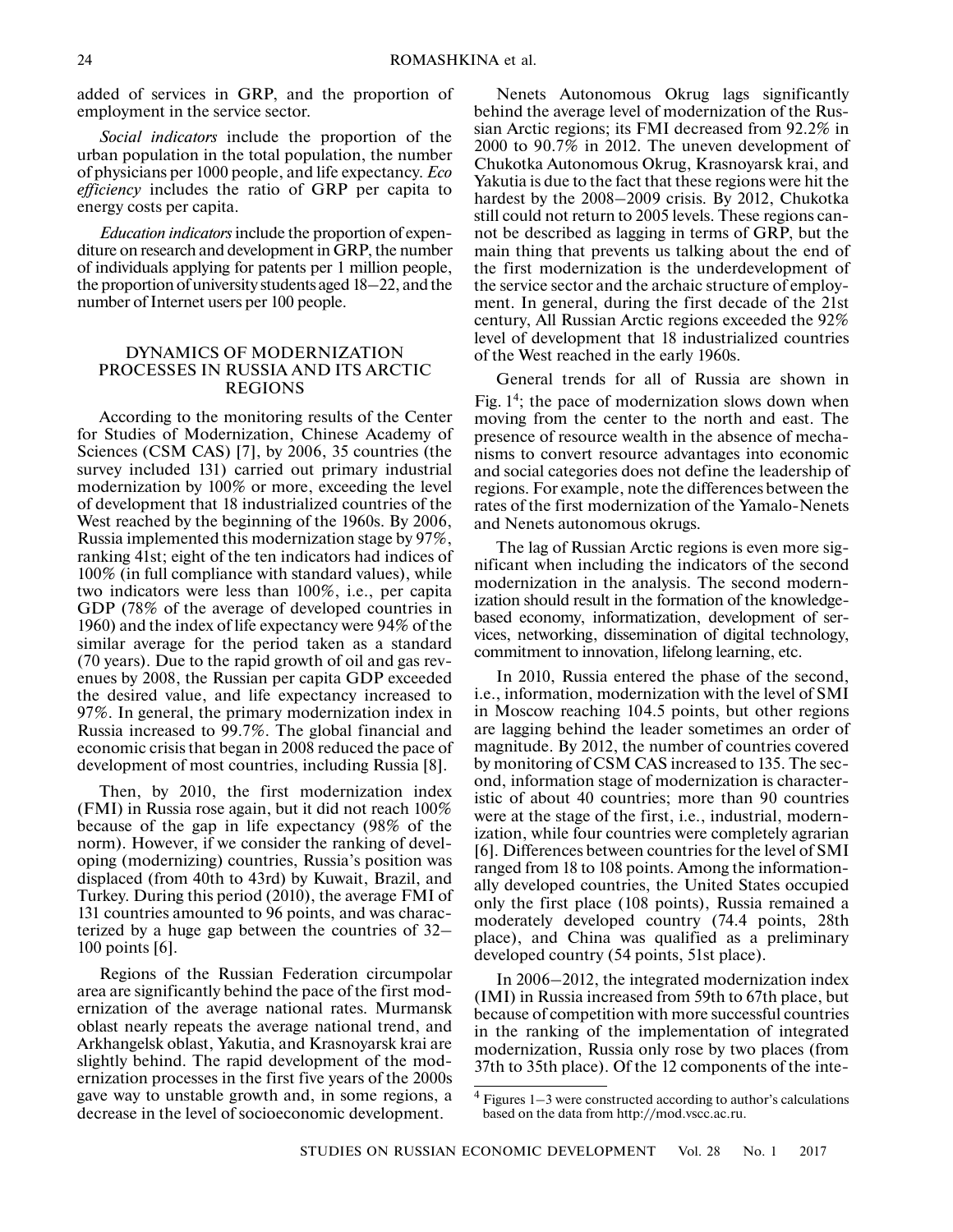

**Fig. 1.** Dynamics of first modernization indexes (FMI) of the regions of the Russian Arctic,  $2000-2012$ . — Russia;  $-\Box$ — Murmansk oblast; --- Arkhangelsk oblast; -◆- Republic of Sakha (Yakutia); -◇- Krasnoyarsk krai; -▲- Yamalo-Nenets AO;  $-\bullet$  – Chukotka AO;  $-\triangle$  – Nenets AO.

Source: Here and in the following figures (2, 3) and tables (1, 2), the authors' calculations are based on the data from http://mod.vscc.ac.ru.



**Fig. 2.** Dynamics of second modernization indexes of the regions of the Arctic zone of Russia,  $2000-2012$ . — Russia;  $-\Box$  Murmansk oblast; --- Arkhangelsk oblast;  $-\rightarrow$  Republic of Sakha (Yakutia);  $-\diamond$  Krasnoyarsk krai;  $-\rightarrow$  Yamalo-Nenets AO;  $-\bullet$  – Chukotka AO;  $-\triangle$  – Nenets AO.

Source: Authors' calculations are based on the data from http://mod.vscc.ac.ru.

grated modernization index (IMI) for the whole of Russia, only the number of physicians per 1000 population has reached 100%. In terms of other indicators, Russia showed a positive trend, but the whole world was also developing, so the level of integrated modernization from 51.1% in 2000 only rose to 67% in 2012.

The greatest lag occurred in the field of innovation in knowledge (294 individuals who filed patent applications per 1 million people, accounting for 44.5% of the level of developed countries; the proportion of R&D expenditure reached 1.1% of GDP, or 45.8% of the level of developed countries), environmental performance (GDP per capita in energy costs per capita) was 20.9% of the level of developed countries, Table 1.

Let us see how regions of the Arctic zone of Russia fit into the global context (Fig. 2).

All regions of the Russian Arctic are lagging behind the national average rates of the second modernization. Thus, in 2012, the levels of SMI for Arkhangelsk oblast (65.1) and Chukotka Autonomous Okrug (64.3) were more than ten points below the national average; Krasnoyarsk krai (69.2), Yakutia (69.3), and YaNAO (69.8 in 2012) lag behind by about five points. Only Murmansk oblast roughly matches the average national pace of development, but still lags behind by 2012 at the 73% level of the second modernization.

The quality of life index and the associated index of knowledge translation in the regions under consider-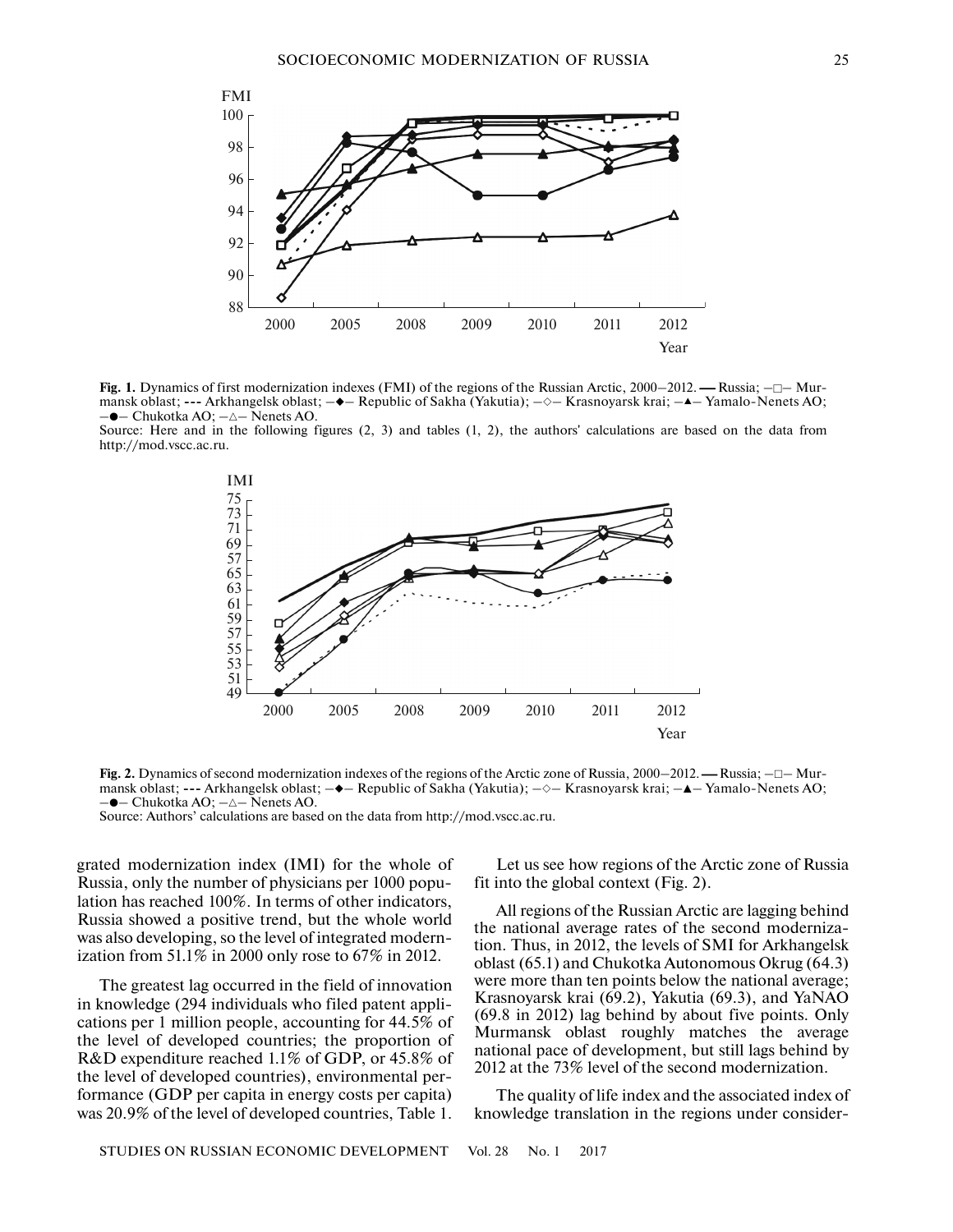

**Fig. 3.** Dynamics of integrated modernization indexes in the regions of the Russian Arctic,  $2000-2012$ . - Russia;  $-\Box$  Murmansk oblast; --- Arkhangelsk oblast;  $-\blacklozenge$  Republic of Sakha (Yakutia);  $-\lozenge$  Krasnoyarsk krai;  $-\blacktriangle$  Yamalo-Nenets AO;  $-\bullet$  – Chukotka AO;  $-\triangle$  Nenets AO.

ation, as well as in Russia as a whole, have good momentum. This is primarily due to the development of extractive industries.

The economy quality index in some northern regions of Russia (Yamalo-Nenets AO) is even higher than the national average, which is also associated with high GRP per capita due to the extractive industries. However, in Arkhangelsk oblast and Krasnoyarsk krai, this figure is lower, i.e., 50.2% and 51.3% in 2012 (Table 2).

Let us take a more detailed look at the leading (YaNAO and Murmansk oblast) and lagging (in terms of the pace of modernization) regions of the Russian Arctic, i.e., Arkhangelsk oblast and Chukotka AO, which are pronouncedly characterized by almost all of the most serious problems of the economy and social sphere.

*Yamalo-nenets Autonomous Okrug*. The entire territory of YaNAO refers to the Far North area (more than half of the territory is located beyond the Arctic Circle) and covers 769300 km<sup>2</sup>. The climate of YaNAO is characterized by severe long winters (on average 182 days), the frequent passage of cold waves and cyclones, which are accompanied by severe storms and blizzards. According to the data of January 1, 2015, this territory is home to 540000 individuals, the number of inhabitants per  $1 \text{ km}^2$  is 0.7 individuals, per capita cash income (per month) amounted to 60.7 thousand rubles (the second place in the Russian Federation). Almost 84% of YaNAO residents live in the cities, but only the capital of the okrug, Salekhard, can be considered a medium-sized city, with a population of about 50 thousand people. In Soviet times, the territory also had developing local trades and fish farming, which were supported by grants from the center. Later the Yamal economy became almost single-industry.

It should be noted that the implementation of the program of construction of objects of the seaport on the Yamal Peninsula [10] will not be successful without linking the network of maritime, rail, road and pipeline types of transport. The modern support framework of the transport system of YaNAO was formed as a result of the large-scale investment program of development of the oil and gas industry in 1970–1990. In connection with the focal development the terrestrial transport network of the okrug is fragmented, having two transport regions, i.e., western and eastern. The basis of the entire transport network is Salekhard, the Labytnangsky industrial and transportation hub, where large volumes of goods are handled from water transport to rail and vice versa. In 2010, construction of the Obskaya–Bovanenkovo– Karskaya railway was completed, which is used to deliver cargo destined for the development of deposits of the Yamal Peninsula. The key problems of main gas and oil and gas condensate transport are the lack of a unified system for transporting gas condensate in the district, the wear of the main oil and gas transport equipment, and the lack of development of main oil transportation.

Reserves of hydrocarbons, gas, oil, and condensate are the basis of industrial production in YaNAO. Mining operations account for over 88% of industrial production. Volumes of annual extraction of natural gas within the boundaries of the region account for over 80% of Russian gas production, or one-fifth of world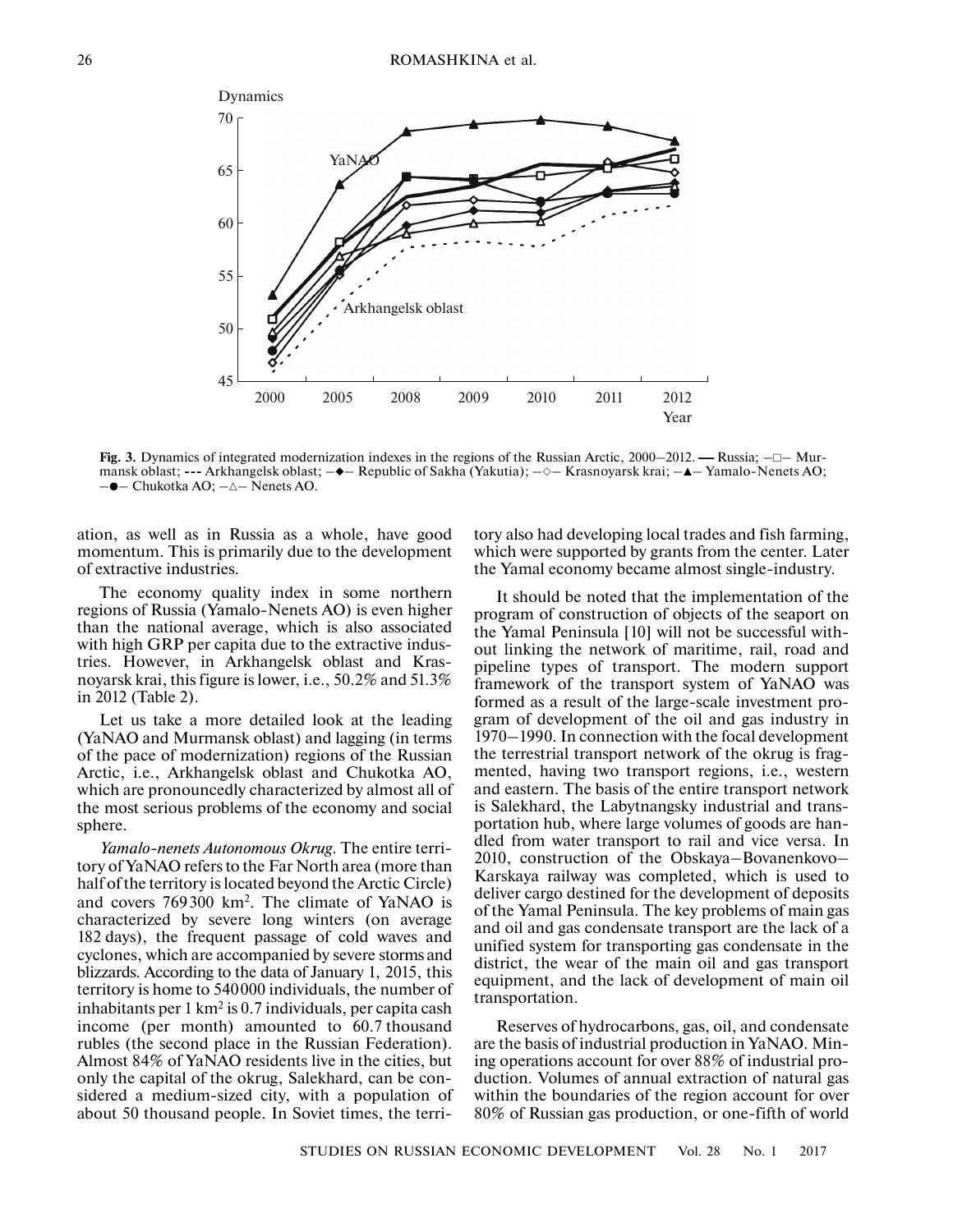#### SOCIOECONOMIC MODERNIZATION OF RUSSIA 27

|                                                                                      | 2000  |            |          | 2012  |            |          |
|--------------------------------------------------------------------------------------|-------|------------|----------|-------|------------|----------|
| Russia                                                                               | fact* | standard** | index, % | fact* | standard** | index, % |
| Combined gross regional product (GRP) per<br>capita, USD                             | 1660  | 27680      | 6        | 12740 | 43176      | 29.5     |
| Proportion of value added in services against<br>GDP, %                              | 54    | 68         | 79.4     | 56.2  | 74.9       | 75       |
| Combined gross regional product (GRP) per<br>capita in PPP, USD                      | 8010  | 27770      | 28.8     | 22710 | 40612      | 55.9     |
| Proportion of employed in services in total<br>employment, %                         | 59    | 70         | 84.3     | 62.5  | 74.2       | 84.2     |
| <b>Integrated economic index</b>                                                     |       |            | 49.6     |       |            | 61.1     |
| Proportion of urban population in total popula-<br>tion, %                           | 73    | 79         | 92.4     | 74    | 80.3       | 92.2     |
| Number of doctors per 1000 people                                                    | 4.2   | 3          | 100      | 4.91  | 2.9        | 100      |
| Life expectancy, years                                                               | 65    | 78         | 83.3     | 70.24 | 80.7       | 87       |
| Eco efficiency: GDP per capita against energy<br>expenditure per capita (USD/USD), % | 0.4   | 4.9        | 8.2      | 1.9   | 9.1        | 20.9     |
| <b>Integrated social index</b>                                                       |       |            | 71       |       |            | 75       |
| Proportion of students aged 18–22 years,<br>enrolled in higher education, %          | 41    | 62         | 66.1     | 76.1  | 77.9       | 97.7     |
| Proportion of R&D expenditures in GDP, %                                             | 1.1   | 2.6        | 42.3     | 1.1   | 2.4        | 45.8     |
| Number of residents who filed patent applica-<br>tions per 1 million people          | 138   | 926        | 14.9     | 294   | 660        | 44.5     |
| Number of personal computers per 100 house-<br>holds                                 | 6     | 85         | 7.1      | 86    | 120        | 71.7     |
| <b>Integrated knowledge level index</b>                                              |       |            | 32.6     |       |            | 64.9     |
| <b>Integrated modernization index (IMI)</b>                                          |       |            | 51.1     |       |            | 67       |

**Table 1.** Components of the integrated modernization index (IMI) for Russia in 2000 and 2012

\* Fact is the current value of the indicator.

\*\* Standard is the standard or target value of the indicator. Index (percent) shows the proportion of the standard value of the indicator against its actual value at the current time.

The authors' calculations are based on data from http://mod.vscc.ac.ru. Tables on the site were prepared by the Institute of Social and Economic Development of Territories (ISERT), Russian Academy of Sciences (Vologda) using the Information Analytical System for Monitoring the Modernization Parameters of Russian Regions (IS Modernization patent no. 2012661285, 2012) in accordance with the methodological developments of the Center for Studies of Social and Cultural Changes, Institute of Philosophy, Russian Academy of Sciences. The tables contain detailed data, including those obtained from the Center for Studies of Modernization, Chinese Academy of Sciences.

production. Volumes of oil and gas condensate mining in YaNAO make about 8% of total Russian production. Systemic problems of the fuel and energy complex of YaNAO consist of insufficient volumes of geological exploration, the decline in oil production, the low efficiency of utilizing associated petroleum and natural fat gas in condensate production, and the problem of using low-pressure gas.

High levels of income and the fact that the area is sparsely populated have largely determined the style and quality of life in the region. The first modernization in YaNAO is almost completed; only a fraction of the value added in the services sector in relation to GRP amounted in 2012 to 36.1% or 80% of the norm. In terms of the quality of life (except high infant mortality, 52.2% of the norm) and indices of knowledge translation, YaNAO is ahead of all its neighbors (Table 3), but the index of innovation in knowledge is the lowest among the regions in question (4.2%). YaNAO has 0.85 scientists and engineers per 10000 people (2.2%), and the patent activity is 11.2% of that in developed countries. The economy quality index is low due to the lag in the service sector (83.2%). The index of integrated modernization in Yamalo-Nenets Okrug, which depends on the average level of the 20 most developed countries, is the highest of all regions of the Russian Arctic, but after 2008, it decreased (to 67.8% in 2012) and only three of its twelve components (GRP, the proportion of the urban population, and the number of doctors) reached 100%, while the pro-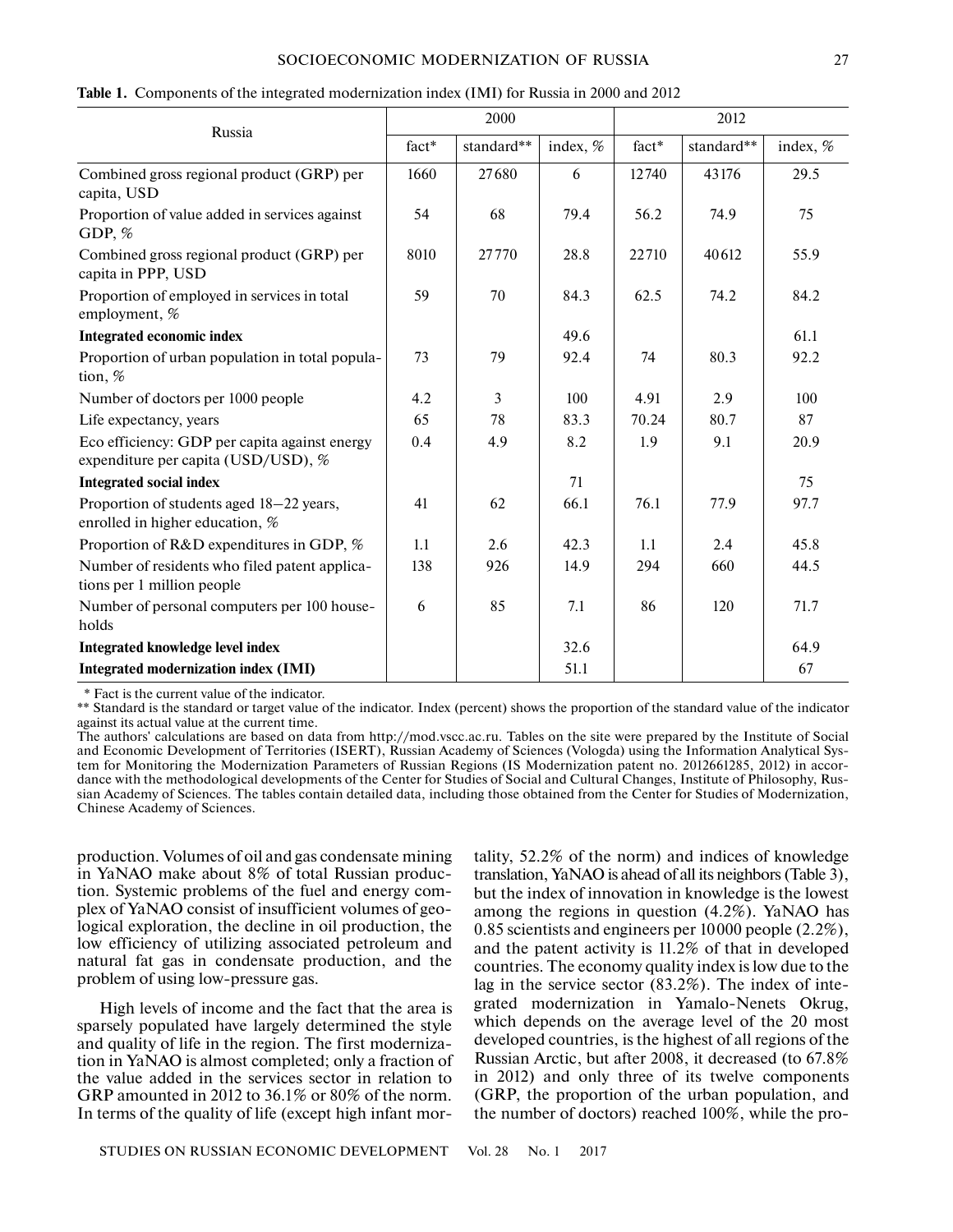| Region                      | Innovation<br>in knowledge | Knowledge<br>translation | Quality<br>of life | Economy<br>quality | Second<br>modernization |
|-----------------------------|----------------------------|--------------------------|--------------------|--------------------|-------------------------|
| Russia                      | 55.7/55.7                  | 59/93.6                  | 82.3/94.9          | 49.5/53.5          | 61.6/74.4               |
| Murmansk oblast             | 30.8/32                    | 65/103.7                 | 88.6/103.3         | 49.5/54.2          | 58.5/73.3               |
| Nenets AO                   | 6.8/5.5                    | 60.6/95.4                | 74.9/104.6         | 74.1/82.2          | 54.1/71.9               |
| Yamalo-Nenets AO            | 3.5/4.2                    | 71.4/96.4                | 85.9/95.1          | 65.2/83.2          | 56.5/69.8               |
| Republic of Sakha (Yakutia) | 28.6/26.2                  | 64.6/102.2               | 78.6/90.7          | 48.6/58.2          | 55.1/69.3               |
| Krasnoyarsk krai            | 26.1/36.9                  | 62.3/95                  | 79.5/93.6          | 42.7/51.3          | 52.7/69.2               |
| Arkhangelsk oblast          | 12.2/13.2                  | 59.9/99.1                | 82.7/98.1          | 42.3/50.2          | 49.3/65.1               |
| Chukotka AO                 | 11.2/3.1                   | 60.2/97.2                | 76.3/83.1          | 48.5/73.9          | 49.1/64.3               |

**Table 2.** Second modernization indices (SMI) and their components for Russia and its Arctic regions in 2000/2012

portion of R&D expenses is 0.01% of GRP or 0.4% of the norm of developed countries, environmental efficiency is 20.9% of the norm of developed countries.

The Murmansk oblast occupies 144.9 km<sup>2</sup> and is home to 771100 people [11]; it is the most western region of the Russian Arctic, bordering Finland. The area is bordered by the Barents and White seas and includes the Kola Peninsula. The geographical position determined the specialization of the region as a frontier outpost of Russia; transport, mining, marine fisheries, and defense industry traditionally lead the economy. The structure of the economy is more diversified than in other northern regions, including the major regions, i.e., 18.6% of the GRP is mining, 15% is processing industry, 9.6% is trade, 9.4% is public administration, and 7.6% is fisheries and aquaculture [11]. The largest proportion of funds within state programs for developing the Arctic zone of the Russian Federation were invested into this region.<sup>5</sup> However, according to the data of 2014, enterprises of the Murmansk oblast are characterized by a large proportion of obsolete fixed assets and a high proportion of unemployment, while investments in fixed assets in 2014 decreased by 12% compared to the same previous period. The 2008 crisis had significant pressure on the modernization indicators in 2008–2010 and, in 2011, the economy growth in the region resumed. In terms of the first and second modernizations, this is one of the most consistently developing regions. In terms of the pace of modernization, the Murmansk oblast is second only to YaNAO, but the level of balancing (calculated as the dispersion of sub-indexes) is higher. According to the data of 2012, the first modernization in the region is fully implemented and the second modernization is completed by 73.3%. Among the components of the second modernization, the index of innovation in knowledge lags behind (32% of the norm) due to low (by international standards) patent activity (103.8 people per 1 million residents or 15.7% of the norm), the proportion of R&D costs is 0.85% of GRP, or 35.4% of the norm for developed countries, and the number of scientists and engineers is 17.5 per 10000 people or 44.9% of the norm. These indicators are lagging behind the national average level (see Table 1), which is partially compensated by higher incomes of the population (32900 rubles/month in 2014; 35700 rubles/month in 2015), which is determined mainly by the northern salary allowances<sup>6</sup>. The integrated economic index in the region is low (see Table 2) due to the low per capita GRP (26.6% of the norm) and low environmental efficiency (20.9% of the norm).

Thus, despite its frontier status, in terms of almost all indicators, the Murmansk oblast is developing at the national average level (see Figs. 1–3, Table 2).

*Arkhangelsk oblast* is among the regions where the first modernization by 2008 was almost 100% implemented. The rapid growth in the beginning of the 2000s under the pressure of the 2008 crisis was replaced by a decrease in a number of indicators (see Figs. 1–3). By 2012, GRP amounted to 12483 USD per capita or 28.9% of the level for developed countries; the regional services sector is developing quite rapidly (the proportion of employed in the services

<sup>&</sup>lt;sup>5</sup> Following the adoption of the Arctic zone of Russia's Development Strategy, substantial financial resources were directed into the region. In 2014 and 2015, the proportion of budget resources (budgets of all levels) in total investment in fixed assets of the Murmansk oblast was 26.6 and 41.8% with an average value for the Arctic zone of the Russian Federation 5.5 and 7.6%, while the average for Russia is 17 and 16.5%, respectively (according to the data of Rosstatmonitoring, http://www.gks.ru/free\_doc/new\_site/region\_ stat/calendar1.htm. Cited September 20, 2016).

 $6$  GRP per capita in the Murmansk oblast is slightly above the national average, but the proportion of social transfers in the actual consumption of households in 2012 was 28.8% compared to the national average of 18.2%.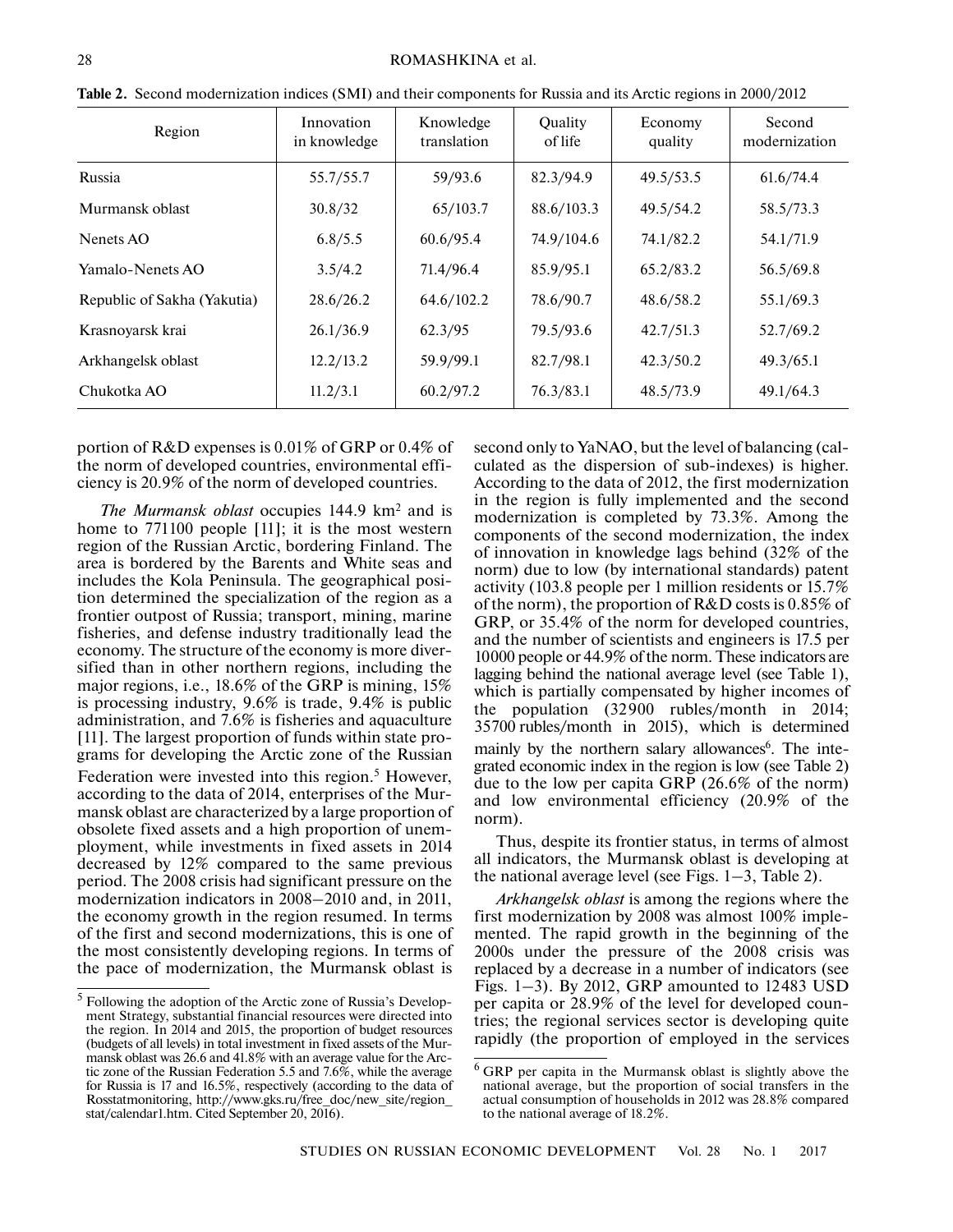sector was 63.5% at the norm of 74.2%). The Arkhangelsk oblast (without NAO) is home to 1.15 million people on the territory of 413000 km<sup>2</sup>, the level of income of the population (24800 rubles per month in 2014) almost coincides with the national average [11]. One of the major constraints of development is a low level of innovation in knowledge. Thus, the proportion of R&D expenses amounts to 0.24% of GRP, the number of scientists and engineers is 7.1 per 10000 people, and the number of people who filed patent applications is 75.7 per 1 million people. The region is characterized by a high level of urbanization (76.6% of the population live in urban areas), the rate of knowledge translation reached 99.1% of the level of developed countries, the quality of life is 98.1% of the norm, but this did not lead to an adequate increase in the economy quality index.7 Thus, the proportion of employment in the material sector in total employment was 36.4% at the norm of 26%; the index of the proportion of value added in the material sector (agriculture and industry) in GRP amounted to 48.1% of the norm. In terms of the integrated modernization index, Arkhangelsk oblast also lags significantly behind the national average rates (see Fig. 3).

Administratively, the *Nenets Autonomous Okrug (NAO)* is part of the Arkhangelsk oblast, through being taken into account separately in the Russian statistics. According to the 2015 data, the population of NAO is 43000 people on the territory of 176800 km<sup>2</sup>. In the economy of NAO of GRP 74% in 2012 and 76% in 2013 were represented by mining, so the wage level is relatively high [11], which indirectly leads to an increase in the indices of quality of life (104.6%) and knowledge translation (95.4%). Note that, in NAO, the proportion of social transfers in the actual consumption of households was 63.2% (in 2012), while the proportion of the budget (budgets of all levels) in total investment in fixed assets within 2011–2014 did not exceed 2% per year. At the same time, the knowledge economy in the NAO almost does not develop. According to the data of 2012, the proportion of R&D expenses amounted to 0.03% of GRP and the number of scientists and engineers was per 10000 people; there were no patent applications and the index of innovation in knowledge amounted to 5.5% in 2012. These data are all the more revealing given that the region almost caught up with the developed countries in terms of the proportion of students (101.5%), the proportion of students in secondary schools (95%), the number of television sets (101.5%), and the number of personal computers (73.3% of the level of developed countries).

\* \* \*

The analysis shows that, over the past decade, the global Arctic has grown twice as fast as the whole world, but the development of the Russian Arctic regions lags behind the national average rates and is concentrated in a small number of regions that had economic benefits due to all-time high energy prices. Due to this, there was an increase in the social component, but there was almost no technological or institutional modernization. Developing most successfully in socioeconomic and sociocultural dimensions, the Arctic regions of Russia are not like that in terms of modernization.

The Russian Arctic regions entered the 2000s with a number of problems caused by both the collapse of the single economic complex and the low quality of territorial administration. Recently, several government documents were accepted that assumed the accelerated development of these regions; however, as shown by the results of our analysis, this is not sufficient.

Let us note that, even in the region with the greatest support from the federal budget, Murmansk oblast, the main indicators that determine progress in a modern economy based on knowledge has not yet reached half the level of developed countries. Other regions are still in line with a mining and resource economy, while the high first modernization index calculated according to the technique of CMS CAS is defined only by the high level of the per capita gross regional product (YaNAO, Nenets AO, Chukotka AO). As is known, the per capita gross regional product for sparsely populated Arctic regions, which have price levels, social transfers, and other forms of income redistribution that are significantly higher than the national average, does not reflect the real situation (see, e.g., [4]).

Thus, the currently implemented state programs for developing the Russian Arctic has impacted the dynamics of development, but no qualitative transition to a different development trajectory has happened yet.

#### ACKNOWLEDGMENTS

This article was prepared based on the results of a study carried out with the financial support of the grant of the Russian Scientific Fund (project no. 14- 38-00009), Peter the Great St. Petersburg State Polytechnic University.

#### REFERENCES

- 1. O'Rourke, R., Changes in the Arctic: Background and Issues for Congress (2016). https://www.fas.org/ sgp/crs/misc/R41153.pdf.
- 2. State Program Social and Economic Development of the Russian Arctic for the Period till 2020 approved by the Decree of the Government of the Russian Federation on April 21, 2014.

 $<sup>7</sup>$  The region has a relatively high proportion of social transfers in</sup> the actual consumption of households (22.5% in 2012, without NAO).